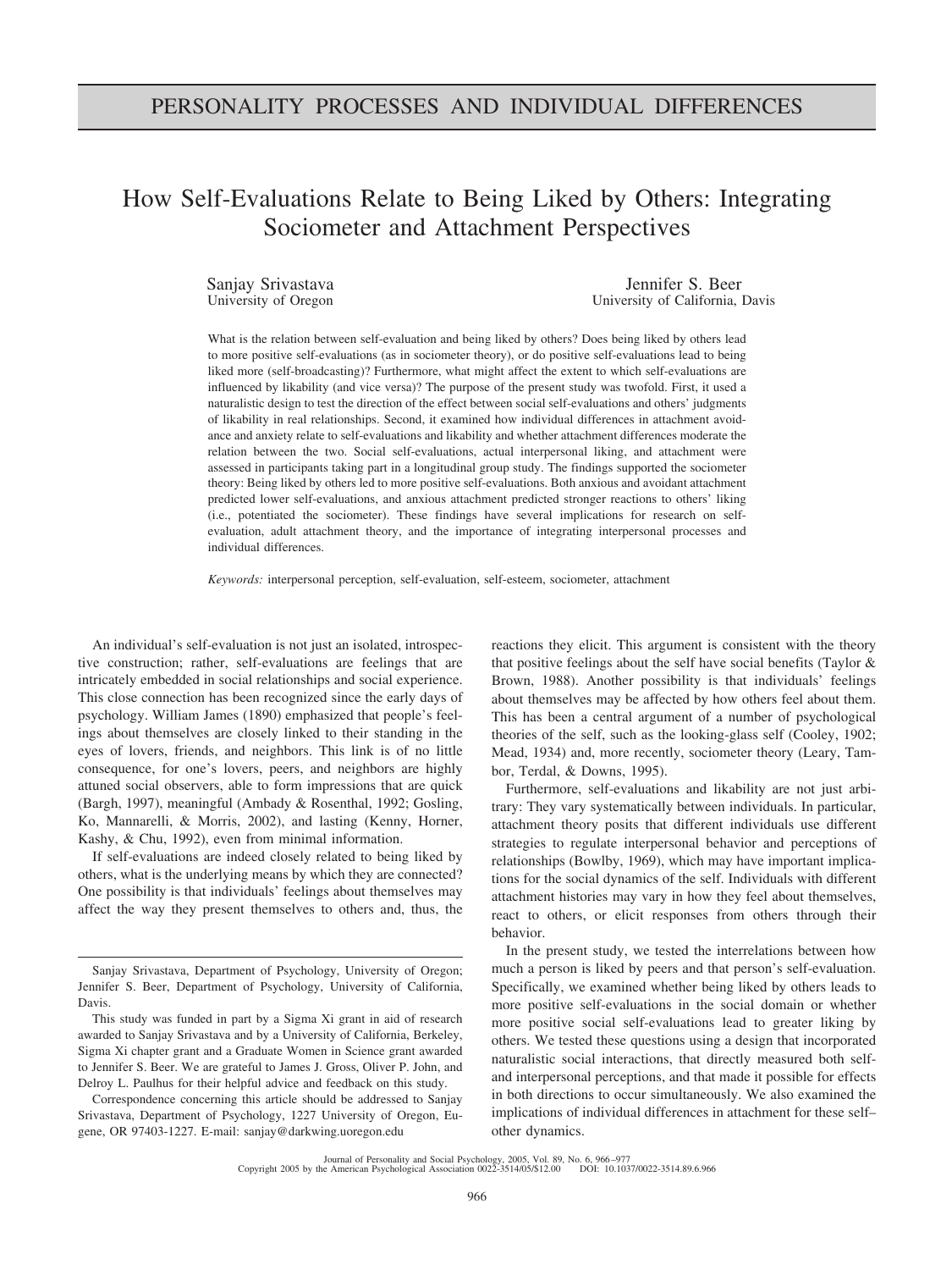### Self-Evaluations and Interpersonal Processes: The Sociometer and Self-Broadcasting Perspectives

Several social psychological theories have addressed whether self-views either affect or are affected by others' views of an individual. In early social psychological work, theories of the "looking-glass self" proposed that individuals adopt others' perspectives in evaluating the self (Cooley, 1902; Mead, 1934). James (1890) argued that reputation is a key component of the self. More recently, the *sociometer hypothesis* (Leary et al., 1995) has suggested that a function of self-esteem is to provide individuals with information about interpersonal belongingness. The sociometer hypothesis is based on the assumption that it is adaptive to be close to others and to be included in social groups. According to the sociometer hypothesis, negative self-evaluations act as an intrapsychic signal, indicating failure to maintain an adaptive level of closeness to others.

In support of the sociometer hypothesis, several studies have shown that when participants in laboratory studies are given direct, explicit feedback from real or imagined social partners, they report lower self-esteem (Leary, Haupt, Strausser, & Chokel, 1998; Leary et al., 1995; Nezlek, Kowalski, Leary, Blevins, & Holgate, 1997). However, participants in laboratory paradigms often receive overt, explicit feedback and have an opportunity to engage in conscious deliberation about others' perceptions. A few naturalistic studies have demonstrated results consistent with the sociometer effect. Using lagged analyses in a diary design, Nezlek (2002) found that within-subject changes in quality of social interactions were followed by changes in self-rated social skills; another diary study found a significant lagged effect of felt acceptance on self-esteem in romantic relationships (Murray, Griffin, Rose, & Bellavia, 2003). However, these studies relied on subjects' own reports of others' evaluations of them, rather than directly measuring others' perceptions; and it could be argued that ratings of social skills are a form of self-knowledge rather than self-evaluation. Murray, Holmes, and Griffin (1996) did find sociometer-like effects in a study that directly measured how much individuals were liked by their romantic partners. One goal of the present study was to expand on the small but important body of evidence for the sociometer in naturalistic interactions.

Several researchers have hypothesized the converse of the sociometer—that an individual's self-evaluations may influence how much others like that individual (Buhrmester, Furman, Wittenberg, & Reis, 1988; Taylor & Brown, 1988; Taylor, Lerner, Sherman, Sage, & McDowell, 2003). We refer to this as the *selfbroadcasting* perspective, because it implies that an individual acts out his or her self-evaluations in observable social behavior. The evidence for self-broadcasting effects is mixed, however (e.g., Bond, Kwan, & Li, 2000; Brockner & Lloyd, 1986; Heatherton & Vohs, 2000), and a recent narrative review of the self-esteem literature argued that self-esteem did not have a consistent effect on likability across different studies (Baumeister, Campbell, Krueger, & Vohs, 2003). However, the term *self-esteem* has been used in different ways in the literature, with some researchers defining it as a global self-evaluation and others as a selfevaluation in a particular domain, such as academics or social life. Furthermore, even global self-esteem is contingent on different domains in different individuals, including nonsocial domains (see

Crocker & Wolfe, 2001). In the present study, we measure selfevaluations in the social domain. We believe this affords a more sensitive test of both the sociometer hypothesis and the selfbroadcasting hypothesis.

In summary, theory and research on the sociometer hypothesis suggest that positive evaluations by others affect self-evaluations. In addition, mixed evidence suggests that the reverse may be true—that self-evaluations may affect others' liking through selfbroadcasting processes. The two views are not mutually exclusive, and thus either one, both, or neither theory might be correct.

#### Attachment and the Social Self

Sociometer theory posits a fundamental human need to belong to social groups and to form bonds with others. Similar needs are postulated by attachment theory, which posits that humans possess powerful affective and behavioral regulation systems that maintain bonds and elicit care from others. These regulatory systems work in different ways for different individuals. Brennan, Clark, and Shaver (1998) examined various frameworks for describing individual differences in attachment in adulthood and found that two dimensions captured many of the important individual differences (see also Fraley, Waller, & Brennan, 2000). They labeled the first dimension *anxiety* because it captures the tendency to worry about being rejected or about not being able to get support from others. They labeled the second dimension *avoidance* (Brennan et al., 1998) because it contrasts individuals who tend to approach versus avoid intimacy and closeness with others. As shown in Figure 1, these two dimensions define the four attachment styles presented by Bartholomew and Horowitz (1991) as combinations of high and low anxiety and avoidance: Preoccupied individuals tend to use hyperactivating strategies, dismissing individuals tend to use deactivating strategies, secure individuals tend to use neither strategy, and fearful individuals tend to use both strategies in an arbitrary or disorganized way. In empirical analyses, anxiety and avoidance are distinct dimensions, with a low, near-zero correlation (e.g., Bartholomew & Horowitz, 1991; Brennan et al., 1998; Klohnen & John, 2003). Thus, it is possible that an individual who finds relationships to be distressing (high anxiety) might still value and seek closeness with others (low avoidance), and vice versa.

Research on the structure of individual differences has suggested that adults have different, specific attachment styles for different longstanding relationships but also that individuals may



*Figure 1.* The two attachment dimensions (poles are labeled in boldface) and four attachment styles (in italics).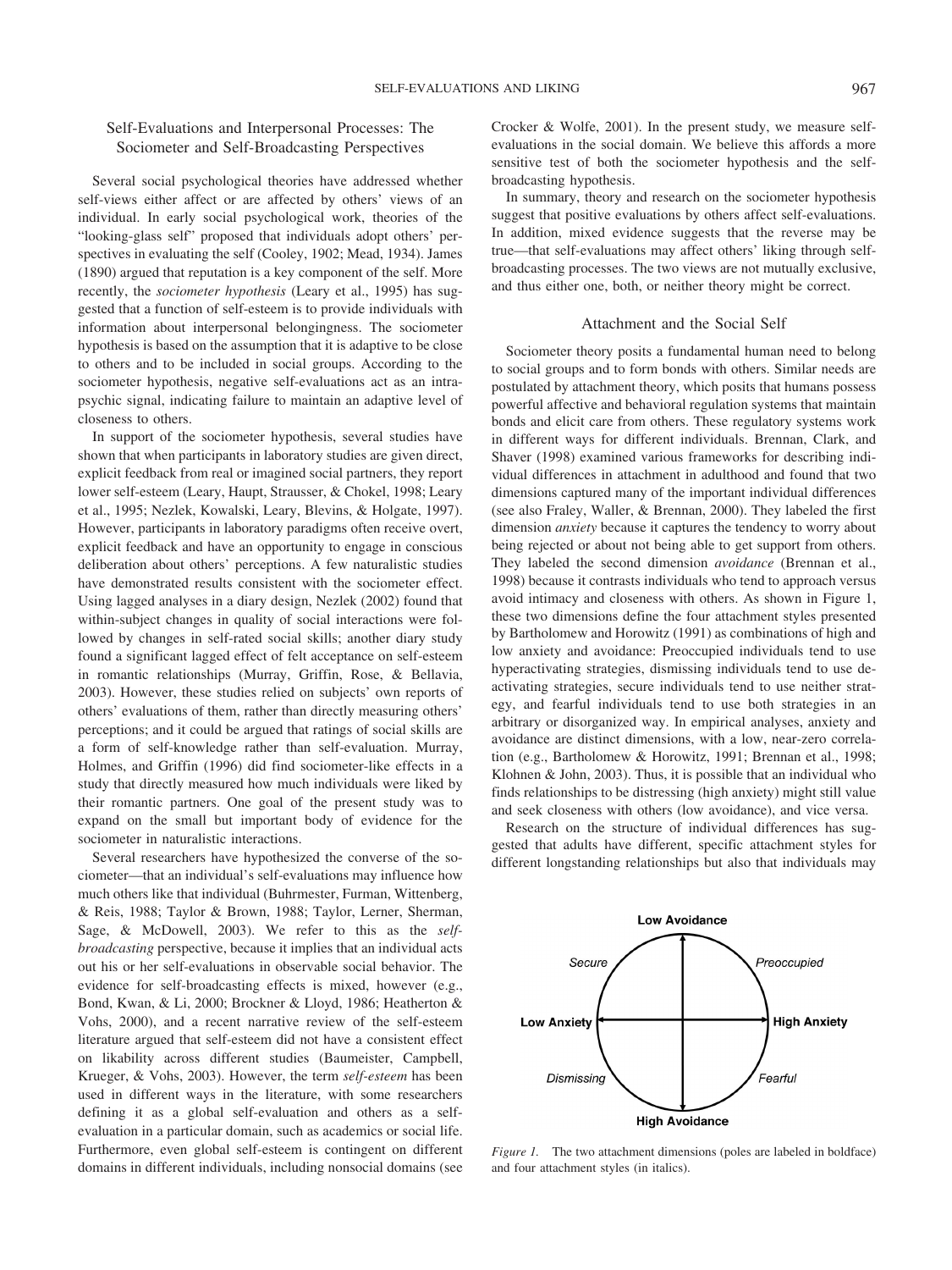have a more general attachment style (Baldwin, Keelan, Fehr, Enns, & Koh-Rangarajoo, 1996; Beer & Kihlstrom, 2004). In the case of a new relationship, for which there is no preexisting specific attachment style, an individual's general relational tendencies may act as a top-down guide for experience and behavior. We conducted the present study in groups of strangers and therefore examine individual differences in general attachment styles.

### *Anxiety and Avoidance: Implications for Self-Evaluations and Likability*

*Self-evaluations.* Several studies have found that individual differences in attachment have direct implications for selfevaluations. In particular, anxiety has been associated with lower global self-esteem (Bartholomew & Horowitz, 1991; Mickelson, Kessler, & Shaver, 1997) and attribution of negative traits to the self (Mikulincer, 1995). Avoidance has been associated with inflated self-evaluations in some studies (e.g., Mikulincer, 1995, 1998); however, the results seem to vary across different domains, with avoidance predicting lower self-evaluations in social domains and higher self-evaluations in competence domains (Brennan & Morris, 1997).

Mikulincer and Shaver's (2003) process model of interpersonal dynamics and individual differences in attachment suggests that the effects of anxiety and avoidance on self-evaluations may stem from different sources. In this model, individual differences in attachment anxiety reflect the tendency to use *hyperactivating strategies* when no attachment figure is available to provide comfort. Hyperactivating strategies involve intense efforts to gain the support of others as well as unusual vigilance to the closeness and availability of others. Individual differences in avoidance reflect a tendency to use *deactivating strategies*. Deactivating strategies involve efforts to protect oneself from the distress associated with lack of support from others, such as asserting one's independence and maintaining physical and psychological distance from others. Anxious individuals' lower self-evaluations relate to attempts to win others' support, whereas avoidant individuals' higher selfevaluations relate to attempts to demonstrate self-reliance (Mikulincer, 1998). Thus, avoidant individuals may rely less on the social domain to derive their sense of self-worth (Park, Crocker, & Mickelson, 2004).

*Likability.* Mikulincer and Shaver's (2003) model also suggests that hyperactivating and deactivating strategies have implications for others' perceptions of an individual. For example, if avoidant individuals strive to maintain social distance (a deactivating strategy), they may be less liked by others. Consistent with this hypothesis, some research suggests that attachment anxiety or avoidance may affect likability. Avoidant individuals self-disclose less to others, whereas anxious individuals tend to self-disclose easily, perhaps too easily (Keelan, Dion, & Dion, 1998; Mikulincer & Nachshon, 1991; Pistole, 1993). Individuals who selfdisclose are generally liked better by others (Collins & Miller, 1994), which suggests that more avoidant individuals may elicit less liking from others. Additionally, overdisclosure can impede relationship formation (Collins & Miller, 1994). Thus, it is possible that anxiety and avoidance may both be associated with lower likability: Both hyperactivating and deactivating strategies may lead individuals to stray from a norm of moderate self-disclosure.

#### *Anxiety and Avoidance: Implications for Sociometer Processes*

In addition to their direct implications for self-evaluations and evaluations by others, anxiety and avoidance might also have implications for how strongly self-evaluations are linked to others' evaluations—that is, hyperactivating or deactivating strategies might modulate the sociometer. Hyperactivating strategies may potentiate the sociometer, producing a "hair trigger" sociometer for anxiously attached individuals—that is, anxious individuals might react especially strongly to any fluctuations in others' liking. Conversely, deactivating strategies may depotentiate the sociometer, making avoidant individuals relatively insensitive to their social environments.

Several studies support the hypothesis that the attachment system could play a role in potentiating or depotentiating the sociometer. Attachment anxiety is associated with a high degree of vigilance to separation and high, chronic accessibility of attachment-related concepts (e.g., thoughts of proximity or of specific attachment figures), even under conditions in which there is little threat to the attachment system (Hazan & Shaver, 1987; Mikulincer, Birnbaum, Woddis, & Nachmais, 2000; Mikulincer, Gillath, & Shaver, 2002). If the vigilance underlying the sociometer is designed to help maintain closeness, then the sociometer may be especially sensitive for anxious individuals. Individual differences that are conceptually related to anxiety, such as trait self-esteem, have been shown to moderate the effects of social rejection (Nezlek et al., 1997). Avoidant individuals show reduced accessibility of attachment-related concepts, but only in certain circumstances: that is, under low cognitive load and following activation of attachment threat. Thus, avoidance may only depotentiate the sociometer in specific contexts.

#### Overview of the Present Study

The present research examined questions about self-evaluations and others' evaluations in a longitudinal study of social interaction among strangers. The purpose of the study was twofold. First, is the relation between self- and others' evaluations in the social domain characterized by the sociometer perspective, the broadcasting perspective, or both? The longitudinal design examined participants as they became acquainted in small groups that met multiple times. This longitudinal design permitted lagged effects analyses that examined whether changes in self-evaluations were followed by changes in others' perceptions or vice versa. If the self-broadcasting prediction is correct, times when the individual has especially positive self-evaluations should be soon followed by times of increased liking by peers. If the sociometer prediction is correct, then times when an individual is especially well liked by peers should be soon followed by especially positive selfevaluations. A key advantage of the longitudinal design was that it allowed us to evaluate the sociometer and self-broadcasting perspectives within the same study design and in the same sample. These two viewpoints are often presented as contrasting explanations (e.g., Baumeister et al., 2003), but, in fact, it is possible that both (or neither) are true. Our study allows us to test both simultaneously within the same design, something that would be impossible in a random-assignment experiment or a cross-sectional correlational study.

Second, do individual differences in attachment directly influence self-evaluations or others' evaluations, and do attachment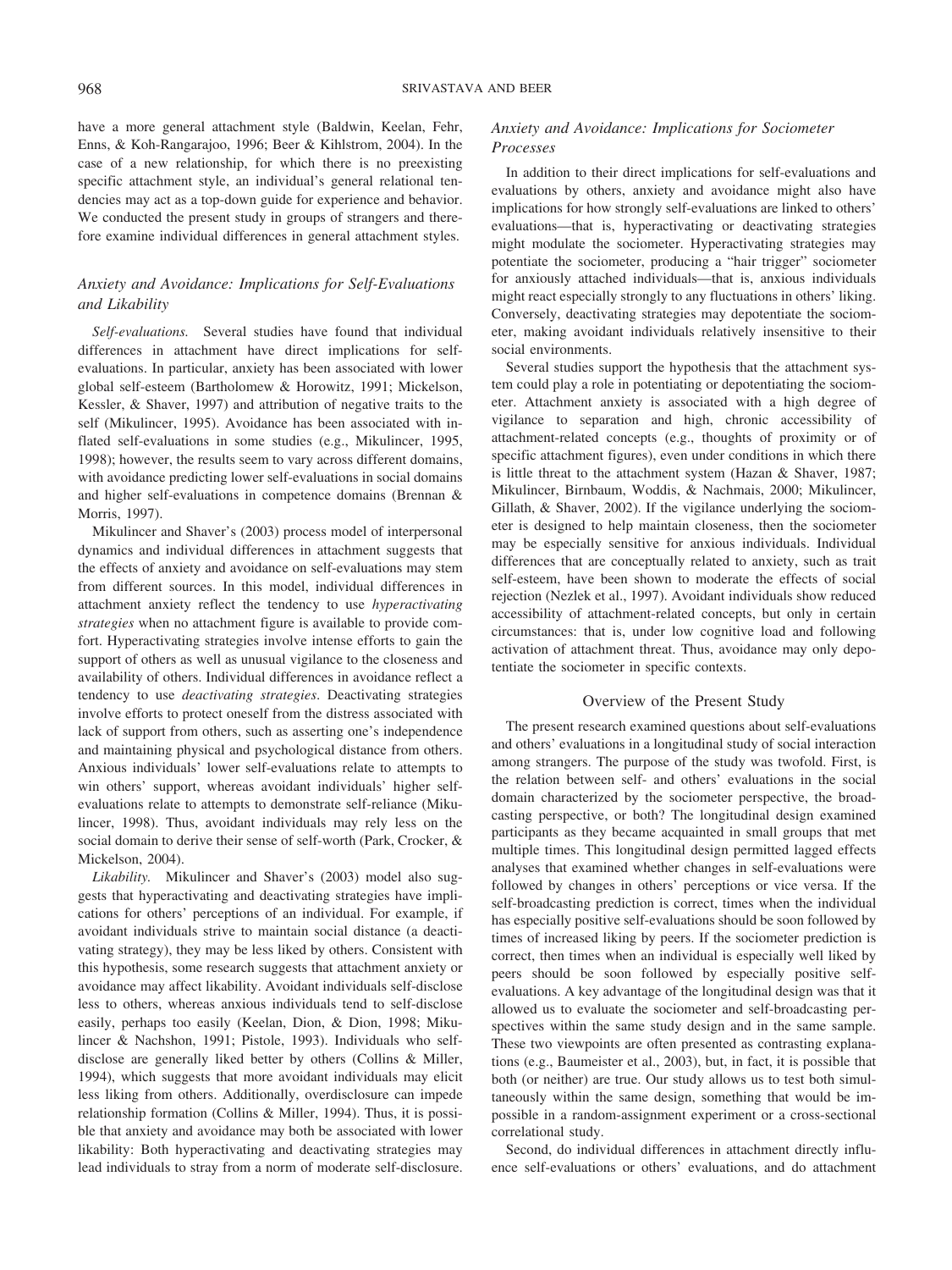differences moderate the relation between the two? Small groups have previously been shown to be a valid context in which to study attachment differences (Rom & Mikulincer, 2003; Smith, Murphy, & Coats, 1999). Previous research suggests that both anxiety and avoidance should be associated with lower self-evaluations and possibly negative evaluations by fellow group members. Additionally, if attachment anxiety is associated with hyperactivating strategies, which increase vigilance of others, then anxiety should increase the effect of others' evaluations on self-evaluations. Conversely, if attachment avoidance is associated with deactivating strategies, which increase social distance between self and other, then avoidance should decrease the effect of others' evaluations on self-evaluations.

#### Method

#### *Participants and Procedure*

Participants were undergraduates recruited from introductory psychology classes to participate in four weekly group meetings (mean age  $= 19.0$ ,  $SD = 0.9$ ). The analyses in the present study were restricted to those participants who came to all four sessions of the study ( $N = 151$ ; 72% of the total number of participants who ever attended). Attrition analyses indicated that excluded participants did not differ significantly on attachment dimensions or on gender. At the start of the study, the participants were largely strangers to one another: Ninety-seven percent of all possible pairs reported that they had never met before, 2% indicated they had seen the other person around campus or were briefly acquainted, and fewer than 1% of possible relationships were characterized as preexisting friendships.

Before any group interaction, participants completed self-report individual-differences measures of attachment working models (Time 0). They then interacted in groups for the remainder of that session and for the three subsequent sessions. Groups ranged from 4 to 8 participants (mean group size  $= 5.5$ ). Fifty-one percent of the total sample was female, and we made efforts to ensure that each group had similar numbers of men and women. $<sup>1</sup>$ </sup>

During each of the sessions, an experimenter facilitated interaction by providing activities. These activities consisted of a group "Lost on the Moon" problem-solving exercise (Time 1), a self-disclosure task (Time 2; adapted from Aron, Melinat, Aron, Vallone, & Bator, 1997), a leaderless group discussion (Time 3; adapted from John & Robins, 1994), and the party game Beyond Balderdash (Time 4; Hasbro, Pawtucket, RI). Following each session, group members made ratings of themselves and each individual in their group.

#### *Measures*

*Individual differences in anxiety and avoidance.* Individual differences in anxiety and avoidance were measured with the four-paragraph measure of attachment (Bartholomew & Horowitz, 1991). For this measure, participants read paragraphs that described four attachment styles and rated how well each paragraph described them on a scale from 1 (*not at all*) to 7 (*extremely*). Composites were computed to assess the two attachment dimensions. As shown in Figure 1, preoccupied and fearful individuals are high in attachment anxiety, and secure and dismissing individuals are low in anxiety. Thus, the anxiety composite consisted of the ratings for preoccupied, fearful, secure (reverse scored), and dismissing (reverse scored). Following similar logic, the avoidance composite consisted of the ratings for dismissing, fearful, secure (reverse scored), and preoccupied (reverse scored). The two dimensions had a low correlation ( $r = .06$ ,  $p = .47$ ). Both composites were *z*-scored between subjects for all analyses.

*Others' liking.* Following each group meeting, participants rated all of their fellow group members on the item, "I like this person." Ratings were

made on a Likert-type scale from 0 ("*disagree very strongly*") to 10 ("*agree very strongly*").

An index of others' liking was computed from the round robin ratings on the basis of Kenny's (1994) social relations model, a theoretical model of interpersonal perception. We used the software program SOREMO (Kenny, 1998) to implement the social relations model analyses. For each participant, SOREMO calculates a target score, which is the aggregate of all other individuals' ratings of that individual, and a perceiver score, which is the aggregate of how the individual views others. In addition, SOREMO removes group differences; as a result, target and perceiver scores are statistically independent of group membership (for details of the analysis, see Kenny, 1994; Kenny & La Voie, 1984).

For present purposes, we were interested in the target scores, which we used as our measure of others' liking. A participant's target score is conceptually like an average of how much everyone else said they liked that participant, but it is more precise than a simple average because it includes a statistical correction to account for the fact that each person is rated by an overlapping but slightly different set of others (each individual's self-rating is excluded from the calculation of his or her target score). Because the target scores are centered within each group, they should be interpreted as indexing how well an individual is liked relative to the others in his or her group. Means were all zero by definition; standard deviations ranged from 0.44 to 0.54. Stability correlations of others' liking between different weeks ranged from .44 to .74.

*Self-evaluations.* In addition to the peer ratings, participants also provided self-reports following each group interaction. Self-evaluations in this study were assessed with the item "I am a likable person." Participants rated this item on a scale from 0 ("*disagree very strongly*") to 10 ("*agree very strongly*"). Mean self-evaluations ranged from 7.13 to 7.60; standard deviations ranged from 1.38 to 1.48. Stability correlations of selfevaluations between different weeks ranged from .55 to .74. We centered self-evaluations around the sample mean for all analyses.

#### Results

The present study addresses two questions. First, how are selfevaluations and likability related to one another? To evaluate the basic assertions of the self-broadcasting and sociometer perspectives, we report the results of lagged effects models with no attachment predictors. Second, how do individual differences in attachment influence self-evaluations, others' evaluations, and any relations between them? To evaluate how self– other dynamics vary as a function of attachment styles, we report analyses that include the attachment dimensions as main effects and moderators.<sup>2</sup>

# *The Interpersonal Dynamics of Self-Evaluations and Others' Liking*

The first set of analyses was concerned with the relation between self-evaluations and others' liking. Were individuals who felt good about themselves subsequently liked better by others (i.e., self-broadcasting)? Did being liked by others lead to more

 $1$  For the purpose of another study, we also formed groups with similar numbers of individuals who scored above and below the median on shyness. We reran all analyses controlling for shyness, and only one effect reported in this article was substantially changed. We note that effect where it occurred.

<sup>2</sup> For all analyses involving attachment dimensions, we conducted follow-up analyses including interactions between the anxiety and avoidance dimensions. None of the interaction terms was significant in those analyses.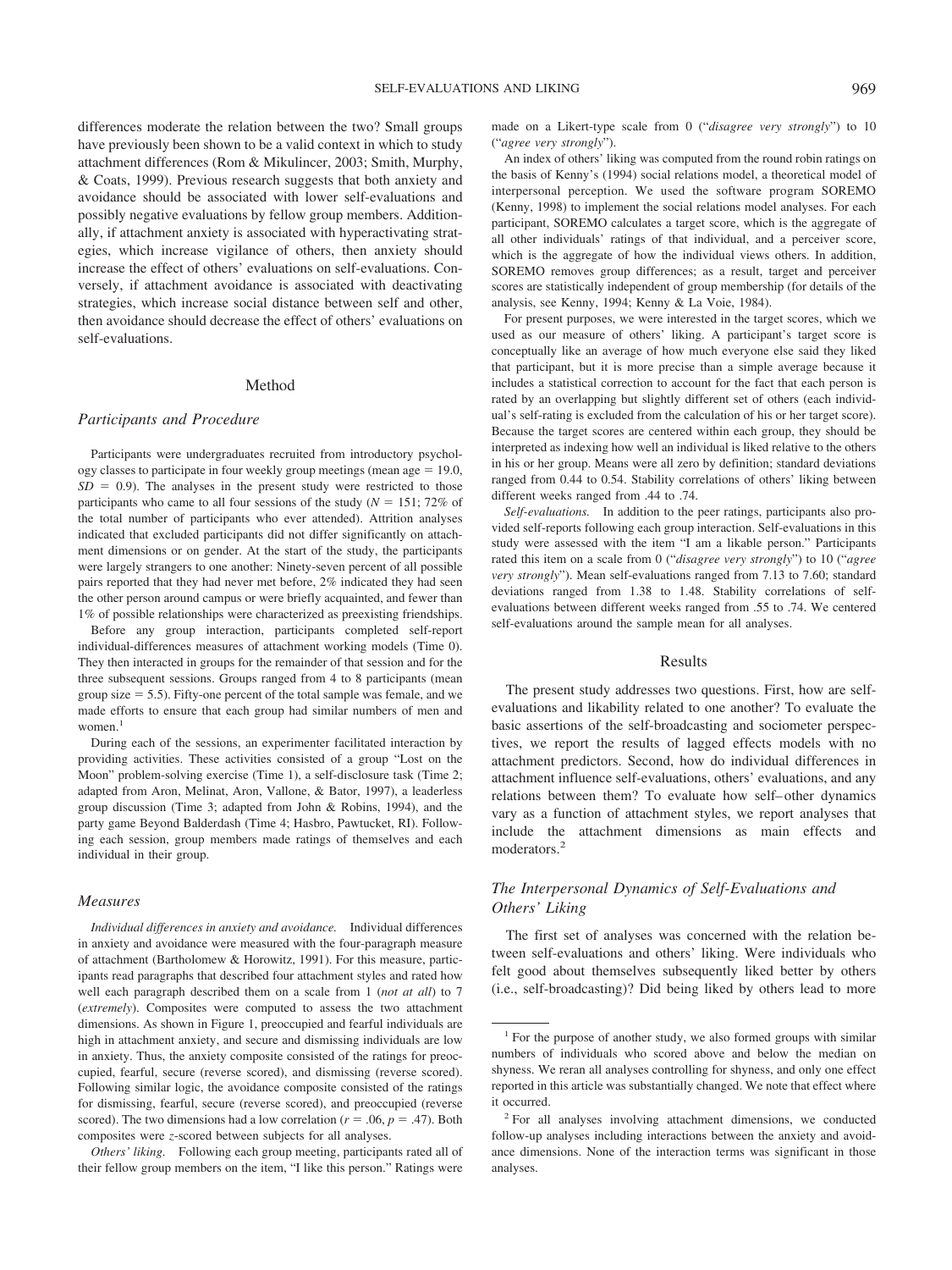positive self-evaluations (i.e., the sociometer hypothesis)? To test these questions, we used cross-lagged regression analyses. Crosslagged regressions establish directionality by testing whether one variable at one time is related to another variable at another time. They also rule out some alternative causal models, such as those involving contemporaneous correlation between variables (Rogosa, 1995).

This study included multiple time points nested within persons, who, in turn, were nested within groups; therefore, we conducted all analyses as multilevel models (Bryk & Raudenbush, 1992; Singer & Willett, 2003). First, we present in full detail the multilevel model with others' liking as the dependent variable (e.g., the test of the self-broadcasting effect). In subsequent sections, we present only abbreviated descriptions of the models, highlighting aspects of the models that differ from the first analysis.

*Self-broadcasting.* To test whether self-evaluations affected others' liking, we ran a multilevel model with lagged effects. The Level 1 (week-level) model was as follows:

*other*<sub>tij</sub> = 
$$
\pi_{0ij} + \pi_{1ij}
$$
*other*<sub>(t-1)ij</sub> +  $\pi_{2ij}$ *self*<sub>(t-1)ij</sub> +  $e_{tij}$  (1)

In this equation, the term *other* denotes how much an individual was liked by others, and *self* denotes the same individual's selfevaluation. Thus, *other<sub>tij</sub>* indicates the others' liking score at time *t* for person *i* in group *j*. Terms with subscript  $(t-1)$  are Lag 1 effects—that is, effects of the prior week.

At Level 2 (person), we controlled for gender differences in likability and also modeled a random effect of the intercept  $(r_{0ii})$  to account for individual differences in likability. At Level 3, we included a random effect of the intercept  $(\mu_{00j})$  to account for group differences in liking. In the analyses we report here, we treated other effects as fixed effects at Levels 2 and 3. When we ran models that included additional random effects, none of the findings reported in this article changed substantively; however, some of those models had convergence problems because of overparameterization, which led us to use the simpler models reported here.<sup>3</sup>

For Level 2,

$$
\pi_{0ij} = \beta_{00j} + \beta_{01j} gender + r_{0ij}
$$
 (2)

$$
\pi_{1ij} = \beta_{10j} \tag{3}
$$

$$
\pi_{2ij} = \beta_{20j} \tag{4}
$$

For Level 3,

$$
\beta_{00j} = \gamma_{000} + \mu_{00j} \tag{5}
$$

$$
\beta_{01j} = \gamma_{010} \tag{6}
$$

$$
\beta_{10j} = \gamma_{100} \tag{7}
$$

$$
\beta_{20j} = \gamma_{200} \tag{8}
$$

Results of the multilevel analysis for others' liking are presented at the top of Table 1. The key test of the self-broadcasting prediction is the lagged effect of self-evaluations, term  $\pi_{2ij}$  in the Level 1 equation. As indicated in Table 1, the effect of self-evaluations on others' liking was estimated as  $0.01$  ( $p = .55$ ), which indicates that it could not be distinguished from a null effect. Thus, there was not support for the prediction that feeling good about oneself has positive consequences for being liked by others.

# Table 1

*Multilevel Models Predicting Others' Evaluations and Self-Evaluations*

| Parameter                 | Estimate                | SE   | $t$ test |
|---------------------------|-------------------------|------|----------|
|                           | DV: Others' evaluations |      |          |
| Gender                    | 0.05                    | 0.02 | $2.20*$  |
| Lag-1 others' evaluations | 0.36                    | 0.04 | $9.23*$  |
| Lag-1 self-evaluations    | 0.01                    | 0.01 | 0.60     |
|                           | DV: Self-evaluations    |      |          |
| Gender                    | 0.11                    | 0.05 | $2.13*$  |
| Lag-1 self-evaluations    | 0.62                    | 0.04 | 17.30*   |
| Lag-1 others' evaluations | 0.26                    | 0.10 | $2.63*$  |
|                           |                         |      |          |

*Note.*  $N = 151$ . Gender is contrast coded  $(+1$  for women,  $-1$  for men). All other predictors are centered around their grand means.  $* p < .05$ .

*Sociometer.* The sociometer hypothesis was evaluated with a model very similar to that used for the analysis of the selfbroadcasting effect, except that now the dependent variable was self-evaluations. The Level 1 equation was as follows:

$$
self_{ij} = \pi_{0ij} + \pi_{1ij} self_{(t-1)ij} + \pi_{2ij} other_{(t-1)ij} + e_{ij}
$$
 (9)

Results of this analysis are presented at the bottom of Table 1. The key term for evaluating the sociometer hypothesis is the lagged effect of others' evaluations on self-evaluations,  $\pi_{2ij}$  in the above equation. In this analysis, the effect of being liked by others on self-evaluations was estimated as  $0.26$  ( $p = .009$ ). This result supports the sociometer hypothesis: Individuals who were particularly well liked by others at one time had more positive selfevaluations at a later time.

An extension of the sociometer hypothesis is the question of whether sociometer effects are mediated by perceived regard. The term *perceived regard* refers to what a person thinks others think of him or her—for example, whether Sally thinks that others like her.<sup>4</sup> In the context of the sociometer hypothesis, mediation by perceived regard would be evidence that the sociometer effect

<sup>3</sup> Because we were using lagged effects as independent variables, a number of analyses produced near-zero variance estimates for the random effects. This is largely an artifact of the lagged modeling approach, because most of the individual- and group-level variance was included in the predictors. For example, in an analysis where self-evaluations are the dependent variable, one would ordinarily expect a substantial person-level variance component, reflecting stable individual differences in self-esteem. However, in a lagged effects model, most of the person-level variance is already accounted for in the fixed effects—that is, the Lag 1 self-evaluation predictor variable. For this reason, the random effects in these analyses are not particularly meaningful. It is possible to estimate both lagged effects and random effects simultaneously in a structural equation model (e.g., Curran & Bollen, 2001), but that approach would have precluded testing for interaction effects— hence, our choice of multilevel modeling for the present study.

<sup>4</sup> *Perceived regard* is the term used by Murray et al. (1996). Other terms used in the literature include *reflected appraisals* (Felson, 1989) and *metaperceptions* (Kenny, 1994).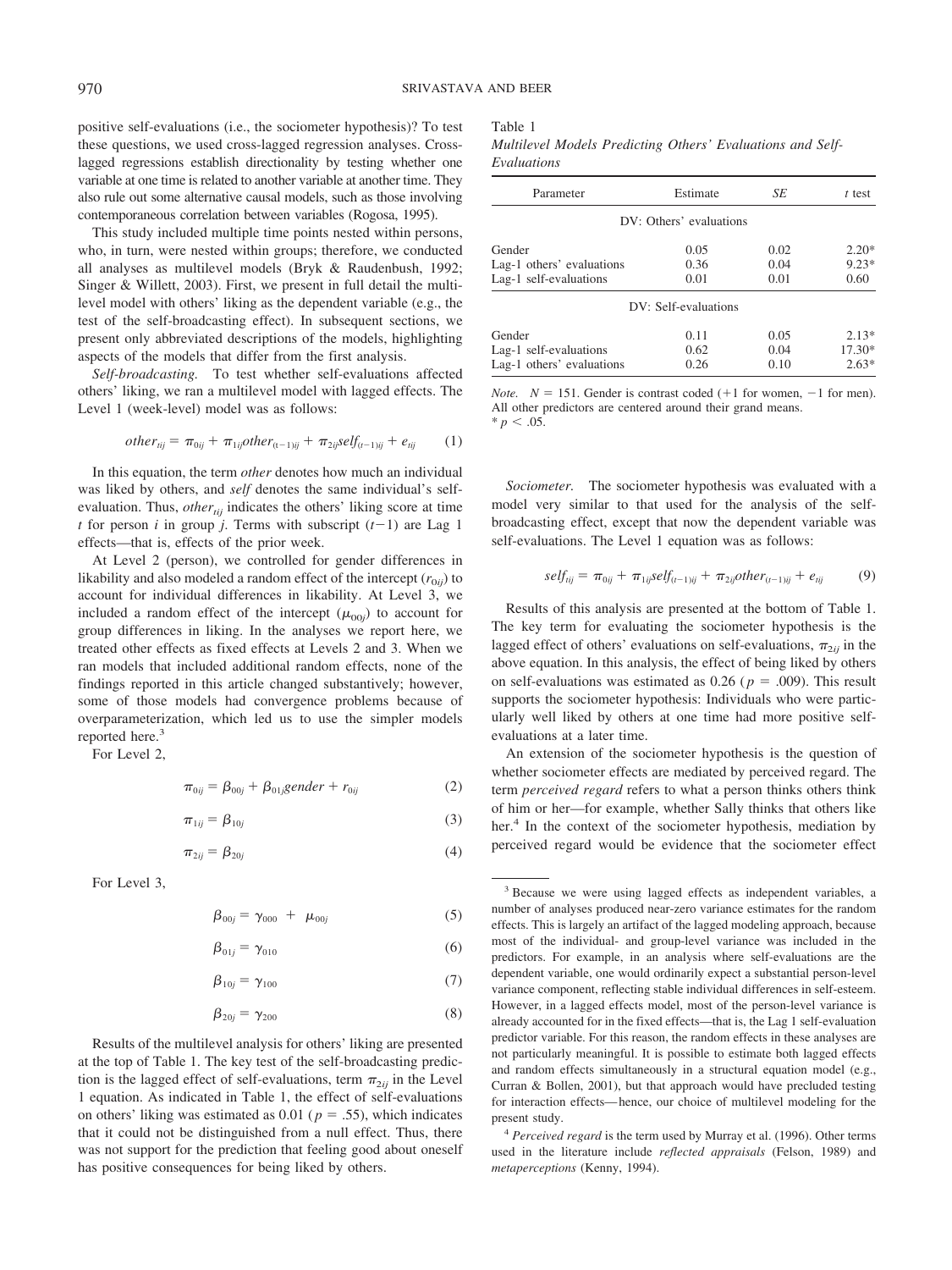operates within conscious awareness: People like Sally; therefore Sally (accurately) believes that others like her; therefore she feels better about herself. Most sociometer studies have used experimental procedures that allow for conscious mediation but do not directly test whether perceived regard is a necessary link in the causal chain.

In the present study, we asked participants to rate the item, "This person would enjoy being friends with me," for each person in their group. By computing a target index on this variable, we were able to create a score for each participant's perceived regard. We then entered this perceived regard score as a Level 1 predictor (in Equation 9) to test whether perceived regard mediated the sociometer effect. The results of the analysis showed that being liked by others still had a strong and significant effect on self-evaluations (effect  $= 0.21, p = .034$ ), suggesting that perceived regard was not a mediator of the sociometer. Rather, perceived regard had a separate, independent influence on self-evaluations (effect  $= 0.14$ ,  $p = .002$ ).

#### *Attachment Influences on Self–Other Dynamics*

The first set of analyses was consistent with the basic sociometer hypothesis. In the next set of analyses, we tested whether individual differences in attachment directly influenced others' evaluations and self-evaluations and whether attachment moderated the sociometer effect. First, we reran the model predicting others' evaluations (i.e., the self-broadcasting model), but this time we included main effects of attachment to test whether attachment had direct implications for how much an individual was liked by others. Although we did not hypothesize any interactions, we also included interactions between attachment and self-evaluations. Second, we reran the model predicting self-evaluations (i.e., the sociometer model), but this time we included main effects of attachment as well as interactions between others' evaluations and attachment. This tested both whether attachment differences related to differences in self-evaluations (main effects) and whether attachment differences potentiated or depotentiated the sociometer (interaction effects).

*Did attachment directly influence others' liking or moderate self-broadcasting?* To address these questions, in the next analyses we used a model of self-evaluations that included anxiety (*anx*) and avoidance (*avd*) as both main effects and moderators of others' liking in the Level 2 equations. For Level 1,

$$
other_{ij} = \pi_{0ij} + \pi_{1ij} other_{(t-1)ij} + \pi_{2ij} self_{(t-1)ij} + e_{ij} \qquad (10)
$$

For Level 2,

$$
\pi_{0ij} = \beta_{00j} + \beta_{01j} gender + \beta_{02j} anx + \beta_{03j} avd + r_{0ij} \quad (11)
$$

$$
\pi_{2ij} = \beta_{20j} + \beta_{21j}an x + \beta_{22j}av d \tag{12}
$$

The results of this analysis are presented in Table 2. The results indicate that attachment dimensions did not have a direct influence on others' liking. That is, neither an individual's level of anxiety, estimated as  $-0.03$  ( $p = .32$ ), nor an individual's level of avoidance, estimated as  $-0.01$  ( $p = .66$ ), predicted how well others would like that individual.

# Table 2

*Multilevel Model Predicting Others' Evaluations, With Attachment Dimensions as Predictors*

| Parameter                                | Estimate | SE   | t test   |
|------------------------------------------|----------|------|----------|
| Gender                                   | 0.07     | 0.03 | $2.64*$  |
| Lag-1 others' evaluation                 | 0.29     | 0.04 | $7.26*$  |
| Lag-1 self-evaluation                    | $-0.00$  | 0.02 | $-0.16*$ |
| Anxiety                                  | $-0.03$  | 0.03 | $-1.02$  |
| Avoidance                                | $-0.01$  | 0.03 | $-0.44$  |
| Anxiety $\times$ Lag-1 Self-Evaluation   | 0.03     | 0.01 | $2.06*$  |
| Avoidance $\times$ Lag-1 Self-Evaluation | 0.01     | 0.01 | 1.04     |

*Note.*  $N = 151$ . Gender is contrast coded  $(+1$  for women,  $-1$  for men). All other predictors are centered around their grand means.  $* p < .05.$ 

However, we did find an unpredicted interaction between selfevaluation and attachment anxiety, with an interaction effect of 0.03 ( $p = .04$ ). To facilitate interpretation, we plotted the interaction in Figure 2. For an average person, self-evaluations had no relation to others' liking, as shown in the earlier analysis. However, negative self-evaluations appear to have had somewhat different consequences for people who differed in attachment anxiety: Low-anxiety participants seemed to benefit from negative self-evaluations, whereas high-anxiety participants seemed to be harmed by them. We return to possible interpretations of this finding in the Discussion section.

*Did attachment directly influence self-evaluations or moderate the sociometer?* The two remaining questions are whether anxiety and avoidance predicted self-evaluations as well as sensitivity to others' liking. To address these questions, in the next analyses we used a model of self-evaluations that included anxiety and avoidance as both main effects and moderators of others' liking in the Level 2 equations. For Level 1,

$$
self_{tij} = \pi_{0ij} + \pi_{tij} self_{(t-1)ij} + \pi_{2ij} other_{(t-1)ij} + e_{tij}
$$
 (13)

For Level 2,

$$
\pi_{0ij} = \beta_{00j} + \beta_{01j} gender + \beta_{02j} anx + \beta_{03j} avd + r_{0ij} \quad (14)
$$

$$
\pi_{2ij} = \beta_{20j} + \beta_{21j}an x + \beta_{22j}av d \tag{15}
$$

The main effects of attachment on self-evaluations are presented in Table 3. The results indicate that attachment dimensions had direct influences on self-evaluations. The main effect of anxiety was  $-0.13$  ( $p = .01$ ), and the main effect of avoidance was  $-0.15$  $(p = .003)$ , which indicates that both anxious and avoidant individuals had more negative self-evaluations.

The final question is whether attachment moderated the relation between self-evaluations and others' liking. In multilevel models, moderating effects of Level 2 variables (e.g., anxiety and avoidance) on Level 1 variables (e.g., others' liking) are modeled by using the Level 2 variables as predictors of the Level 1 effects. In this particular case, we did this in the second Level 2 equation listed above (Equation 15). In that equation, the dependent variable is  $\pi_{2ij}$ , which is the Level 1 effect of others' liking on selfevaluation. Thus, in this analysis, a positive effect of anxiety in the last equation  $(\beta_{21j})$  would indicate that increases in anxiety increased the effect of others' liking on self-evaluations. Similarly, a negative effect of avoidance  $(\beta_{22j})$  would indicate that increases in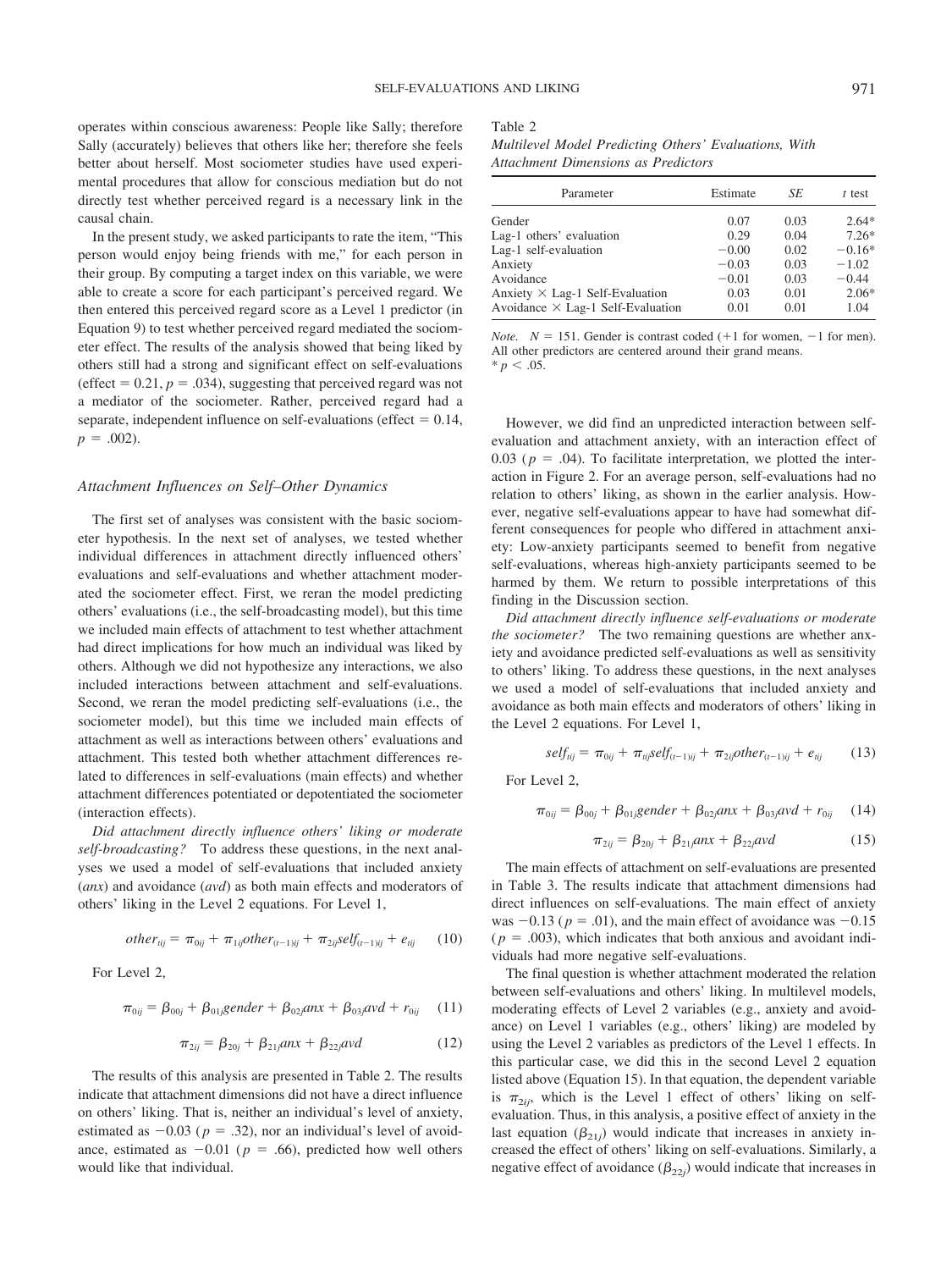

*Figure 2.* Others' liking as a function of Lag 1 self-evaluations and attachment anxiety, after Lag 1 others' liking was controlled. Low and high values were calculated on the basis of plus or minus one standard deviation.

avoidance decreased the effect of others' liking on selfevaluations. The results of the moderation analyses are presented in Table 3. The interaction between anxiety and others' liking was estimated as  $0.24$  ( $p = .02$ ), which indicates that attachment anxiety did moderate the sociometer effect.<sup>5</sup> The interaction of avoidance and others' liking was estimated as  $-0.01$  ( $p = .95$ ), showing no moderation. An additional analysis that also added perceived regard and an Attachment  $\times$  Perceived Regard interaction showed that perceived regard had an independent additive

#### Table 3

*Multilevel Model Predicting Self-Evaluations, With Attachment Dimensions as Predictors*

| Parameter                                   | Estimate | SE   | t test   |
|---------------------------------------------|----------|------|----------|
| Gender                                      | 0.14     | 0.05 | $2.79*$  |
| Lag-1 self-evaluation                       | 0.57     | 0.04 | $15.22*$ |
| Lag-1 others' evaluation                    | 0.27     | 0.10 | $2.81*$  |
| Anxiety                                     | $-0.13$  | 0.05 | $2.57*$  |
| Avoidance                                   | $-0.15$  | 0.05 | $3.01*$  |
| Anxiety $\times$ Lag-1 Others' Evaluation   | 0.24     | 0.10 | $2.33*$  |
| Avoidance $\times$ Lag-1 Others' Evaluation | $-0.01$  | 0.10 | 0.06     |

*Note.*  $N = 151$ . Gender is contrast coded  $(+1$  for women,  $-1$  for men). All other predictors are centered around their grand means.  $* p < .05.$ 

effect (as in the earlier analysis without attachment) and did not interact with the attachment dimensions; in the expanded analysis, the effect of others' liking and its interaction with attachment anxiety remained significant and of similar size.

To aid in interpreting the moderating effect of anxiety on the sociometer, we graphed the interaction (see Figure 3). The solid line represents participants who were average with respect to attachment anxiety and shows the typical sociometer effect reported earlier. For individuals who were especially high in anxiety, the graph shows that the sociometer effect was stronger, as indicated by the steeper line. Conversely, for individuals who were especially low in anxiety, the graph indicates that their selfevaluations were quite high and relatively unaffected by what others thought of them.

#### *Follow-Up Analyses With Gender*

Because our hypotheses were the same for men and women, the analyses reported so far included main effects of gender as a control variable but not interactions between gender and other

<sup>&</sup>lt;sup>5</sup> The main effect of attachment anxiety was reduced to  $-0.08$  ( $p = .14$ ) when we entered shyness into this analysis. However, the moderating influence of anxiety on the sociometer was still strong and significant, even when we also entered shyness as a Level 2 moderator of the sociometer.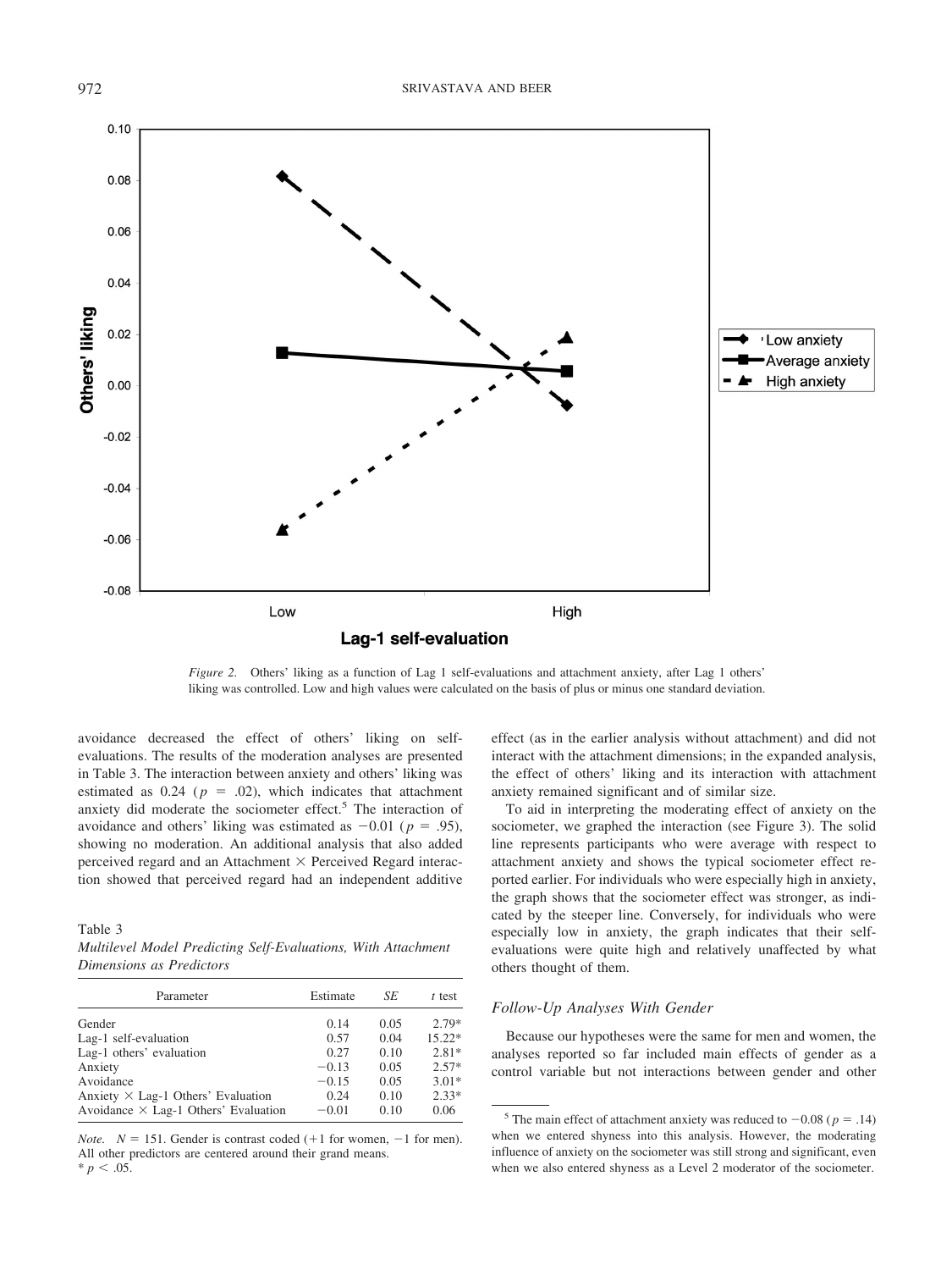

*Figure 3.* Self-evaluations as a function of Lag 1 others' liking and attachment anxiety, after Lag 1 selfevaluations were controlled. Low and high values were calculated on the basis of plus or minus one standard deviation.

variables. In a series of follow-up analyses, we tested models with interaction terms to see whether the major findings held up for both men and women. The basic sociometer effect was not significantly different for men and women, and the potentiating effect of anxiety on the sociometer also did not differ for men and women (e.g., there was not a significant three-way interaction among gender, anxiety, and others' evaluations in predicting selfevaluation). There was, however, an interesting though unexpected two-way interaction between anxiety and gender in predicting self-evaluations. When we split the sample by gender, we found that the main effect of anxiety on self-evaluations was significant for women  $(-.25, p < .001)$  but not for men  $(.06, p = .47)$ , which indicates that this finding was only supported among women.

#### Discussion

The present study addresses two broad issues. First, does being liked by others lead to more positive social self-evaluations, as predicted by sociometer theory, or do positive social selfevaluations lead to being better liked by others, as indicated by the self-broadcasting view? The results are consistent with the sociometer view but not the self-broadcasting view. Second, how do individual differences in attachment affect self-evaluations and others' liking, and do they moderate the relation between the two? Higher levels of attachment anxiety and avoidance each predicted lower self-evaluations, though the effect of anxiety was only supported among women in this sample. Furthermore, attachment anxiety potentiated the sociometer: That is, the effect of others' liking on self-evaluations was stronger for those individuals who were more anxiously attached. In the remainder of this article, we discuss the implications for research on self-evaluation and adult attachment. We also discuss the benefits of integrating interpersonal process research with individual-differences approaches.

#### *The Social Regulation of Self-Evaluation*

Although it is often of heuristic value to study individual and social aspects of the self separately (e.g., Sedikides & Brewer, 2001), it is hard to imagine any conceptualization of the self that makes no reference to social life; but how is the self embedded in social contexts? This study examines two possibilities: Selfevaluations affect how others evaluate the individual (i.e., selfbroadcasting), and others' evaluations affect self-evaluations (i.e., sociometer hypothesis). These two ideas are not mutually exclusive, but the findings in this study are consistent primarily with the sociometer theory of Leary et al. (1995; Leary & Baumeister, 2000).

Currently, theories of self-evaluation focus on biases that arise from individual motivations, such as self-verification and self-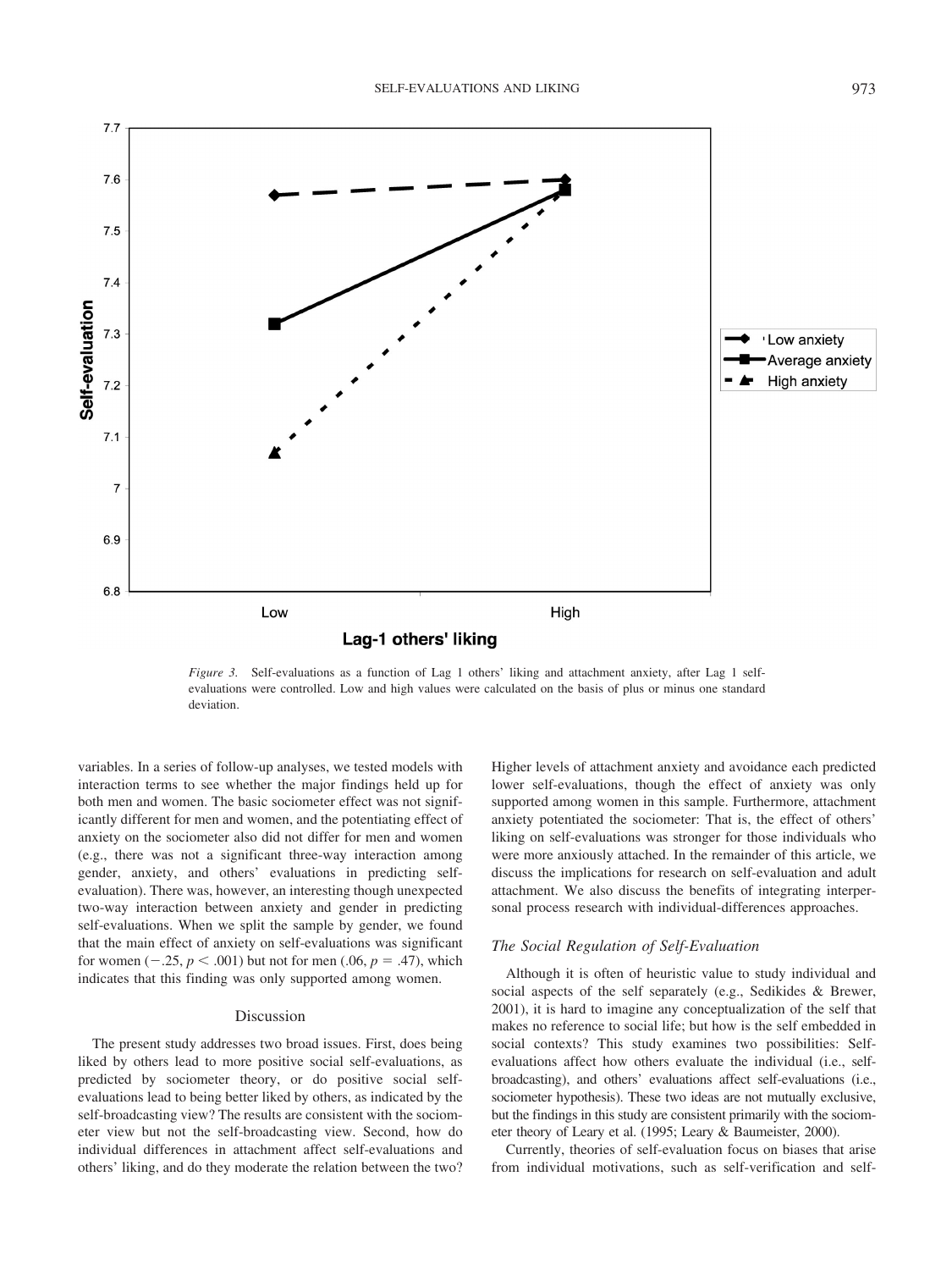enhancement (i.e., Sedikides & Strube, 1995; Swann & Schroeder, 1995; Taylor & Brown, 1988). The sociometer hypothesis complements those perspectives by drawing attention back to more traditional views of self-evaluations, which focus on social regulation of the self (i.e., Cooley, 1902; Mead, 1934). In other words, social relationships can change the self. These findings also suggest that the social embeddedness of the self is not necessarily a culturally specific phenomenon. For example, the findings from the present study, which was conducted in an American university context, might not be consistent with theories that associate socially embedded selves with interdependent cultures (Markus & Kitayama, 1991).

One important consideration in interpreting the findings, and a possible limitation, is that we assessed bidirectional influences between self-evaluations and others' liking over a time lag of 1 week. Participants interacted with one another, filled out questionnaires, and then went home; the study tests whether feelings about the self and about others had consequences that were detectable 1 week later. On the one hand, the effects of others' liking on self-evaluations needed to be fairly robust to be evident after such a time interval. On the other hand, conclusions drawn from lagged effects designs are specific to the interval studied, because such designs are not optimized for detecting effects that emerge over substantially shorter or longer intervals. It is possible that there were real and immediate self-broadcasting effects that faded over a week because of forgetting and thus were not detected in this study. Alternatively, it is possible that individuals with negative self-evaluations may make slow, gradual changes to their interpersonal style—too gradual to be detected across a 1-week lag—to rehabilitate their standing in the eyes of others. The latter possibility fits in with the broader functional perspective of sociometer theory: The informational value of low self-evaluations would be useless if individuals did not change their behavior as a consequence.

In the analyses of attachment interactions, we did find conditional evidence for a self-broadcasting effect of sorts, although it was not consistent with the way self-broadcasting is usually conceptualized. On average, there was no self-broadcasting effect. However, individuals unusually high in anxiety appeared to show a conventional self-broadcasting effect, and individuals unusually low in anxiety seemed to show a "reversed" self-broadcasting effect. The plot (see Figure 2) indicates that high- and low-anxiety individuals were most different from one another when they had negative self-evaluations. One possible interpretation is that a negative self-evaluation means different things for people with different attachment styles: For lowanxiety individuals, it may reflect a socially valued form of modesty, whereas for high-anxiety individuals it may be part of a pattern of self-derogation or low social self-efficacy. Such interpretations at this point are speculative, however, and the finding should be replicated before being strongly interpreted.

#### *Conscious Mediation and Perceived Regard*

The analysis of perceived regard raises some interesting possibilities with respect to conscious mediation. Our analysis indicates that the effect of others' liking on self-evaluation was not mediated by awareness of others' liking. Rather, thinking others like one and actually being liked had independent influences on selfevaluations. This finding is not pivotal to the test of the sociometer or self-broadcasting hypotheses (neither of which takes an absolute position on conscious mediation), though it potentially goes some way in explaining how the sociometer works.

However, the finding should be treated with some caution, as the perceived regard item (i.e., "This person would enjoy being friends with me") was not exactly parallel to the item for others' liking (i.e., "I like this person"). It is also possible that the item we used to measure social self-evaluation (i.e., "I am a likable person") was influenced by perceived regard in some way that controlling for the "friends" item did not fully account for. In retrospect, the study would have afforded a stronger test of conscious mediation if we had measured perceived regard with the item, "This person likes me," and computed a target score from it.

Nevertheless, the finding is provocative and warrants further study. If replicated, it would suggest that a person's sense of self can be affected by others' evaluations even when the person does not know what others really think. This suggests that the sociometer effect does not rely on conscious deliberation, though the independent effect of perceived regard suggests that consciously accessible beliefs have a separate impact on the self. Such a finding is consistent with dualprocess models in social psychology (Chaiken & Trope, 1999), in which behaviors can be shaped by both nonconscious (automatic) processes and conscious (controlled) processes. Researchers have found nonconscious influences for a number of higher mental processes, including social judgment and self-perception (e.g., Bargh & Ferguson, 2000). Such models often conceptualize nonconscious processes as working like associative networks. The results of the present study are consistent with a dual-process model, and a nonconscious sociometer effect suggests that, in an associationist interpretation, representations of the self can be directly activated or even shaped by others' social behavior.

#### *Making Connections to Attachment Theory*

The present study also has implications for research on adult attachment theory. Individual differences in attachment styles directly predicted self-evaluations: Both anxiety and avoidance were associated with more negative self-evaluations. Previous studies have found a relation between attachment anxiety and negative self-evaluations among both men and women (Bartholomew & Horowitz, 1991; Mickelson et al., 1997). The present study supports this effect as well, but only among women.

Previous research on the relation between attachment avoidance and self-evaluations has been mixed. The present study found that avoidance led to lower self-evaluations, but it is important to note that the context was interpersonal and that we measured self-evaluations as self-rated likability. Individuals can base their global self-esteem on many sources (Crocker & Wolfe, 2001), and it may be that when avoidant individuals report high degrees of competence in nonsocial domains, they are compensating for their lower self-worth in the social domain (Brennan & Morris, 1997; Mikulincer, 1998).

The present study also found that anxious individuals had a more reactive sociometer—that is, anxious individuals were more responsive to how much others liked them. The finding that anxiety potentiated the sociometer provides a conceptual link between functionalist accounts of attachment and of the sociometer. Attachment anxiety is theorized to arise from a history of inconsistent caregiving. Inconsistent caregiving may teach individuals to persist in attempts to gain physical proximity and emotional support even at times when proximity and support seem unavailable (Bowlby, 1969). If anxiety does result from such inconsistent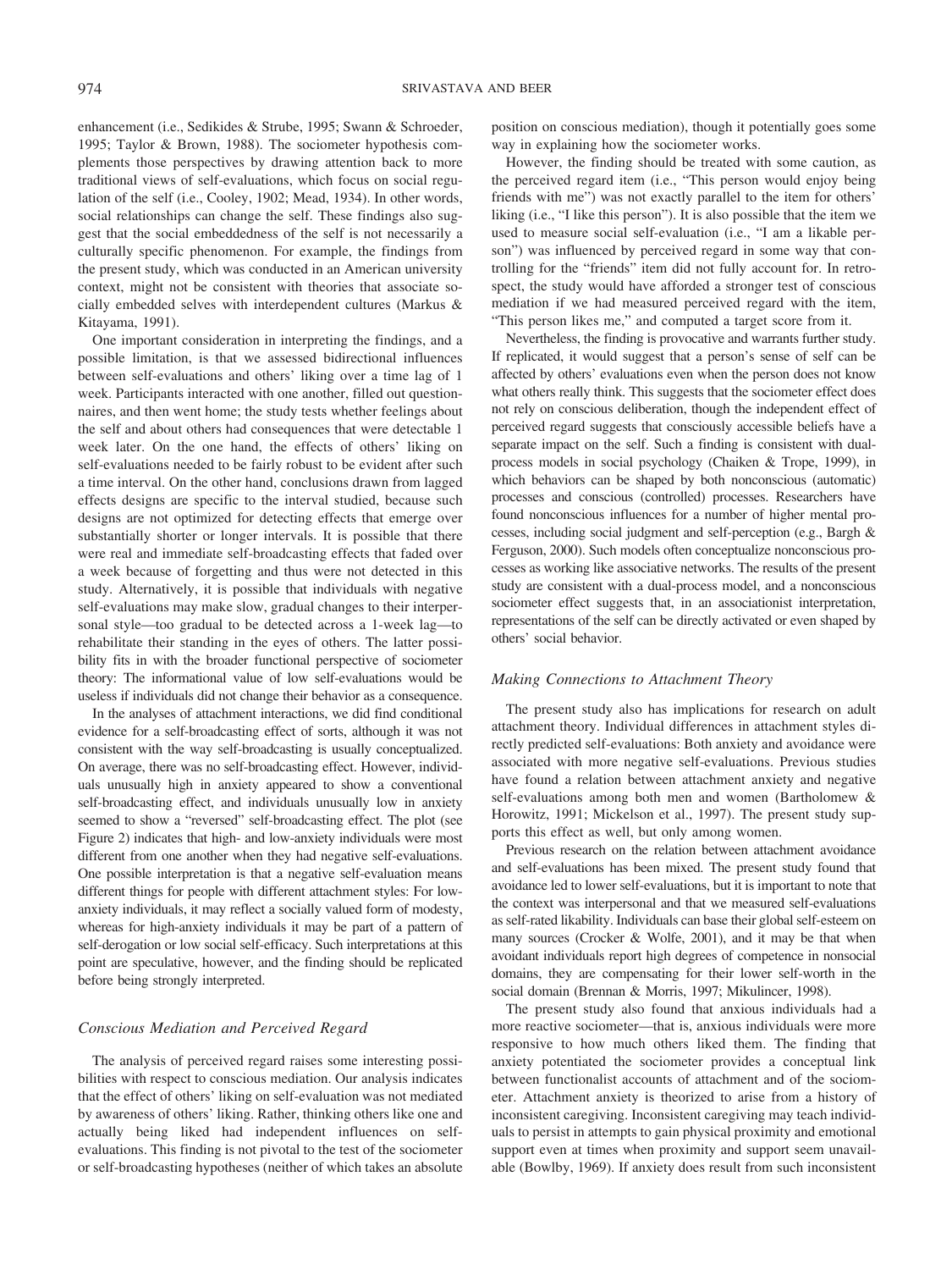caregiving, then a highly sensitive sociometer could be a functional adaptation: Support is not always be available, so the individual has to be ready to react quickly when it is. By contrast, we found that avoidant individuals were not insensitive to how much others liked them. Previous studies have found that the effects of avoidance on social information processing may only be evident when threats to the attachment system are activated (Mikulincer & Shaver, 2003). It is possible that avoidant individuals did not construe the small group interactions as an attachment-relevant situation and thus had no reason to disengage from the group.

One finding that deserves further examination is the lack of attachment effects on others' liking. One the one hand, we could argue that if the social context created in the present study activated attachment concerns, then such concerns should have guided how individuals engaged in group interactions and thus affected the way they were perceived. However, it is important to keep in mind that participants' relationships with each other were created anew at the beginning of the study. As relationships are starting to form, the overt behavioral markers of attachment—such as seeking physical proximity during times of distress— do not emerge as early as do more subtle aspects of attachment, such as thinking about another as a safe haven (Trinke & Bartholomew, 1997). The effects that we observed were intrapsychic. It is possible that if we had given these relationships time to grow, overt social behavior would have become more strongly affected by differences in attachment styles, as has been found in studies of existing relationships (e.g., Simpson, Rholes, & Phillips, 1997).

*Attachment as a transactional system.* In broader terms, the findings from this study support a transactional view of the attachment system. Specifically, the anxiety effect may be construed as a reactive transaction, because different individuals were reacting to others' dislike in different ways (Caspi & Roberts, 1999). This suggests that different individuals interacting in the same environment were having quite different experiences, even if they were treated similarly by the group. One implication is that low-anxiety individuals may find it easier to interact with a broader range of people, including people who do not necessarily like them. Low-anxiety individuals may be less likely to be adversely affected by others' opinions of them. Anxious individuals, by contrast, might have difficulty maintaining social relationships with people who do not provide them with relatively high levels of acceptance and support.

Murray, Rose, Bellavia, Holmes, and Kusche (2002) reached a similar conclusion about low self-esteem in romantic relationships. They found that, when faced with a partner's negative evaluation, low self-esteem individuals were more likely to view that as a sign that their relationship was in trouble, whereas high self-esteem individuals were buffered against their partners' evaluations. In the longer run, such reactive transactions may lead to yet another kind of transaction, selective transactions. That is, individuals who are particularly vulnerable to others' low evaluations may have difficulty maintaining long-term friendships or partnerships, because they may be more ready to terminate their relationships after a brief or transient lapse in support.

*Attachment and social groups.* Although the primary focus of this study is not group processes, the findings have implications for the small but growing literature on the role of attachment in social groups. For example, the findings support the idea that individual differences in attachment affect group processes. Previous studies of attachment in groups have typically focused on participants' perceptions of their group, such as their attachment to their group

(Smith et al., 1999) or their perceptions of group cohesion (Rom & Mikulincer, 2003). In the present study, we focus on the converse: How participants were perceived by (members of) their group. Future research on attachment and social perception in groups may benefit if researchers treated the group as both a perceiver and a target of perceptions.

*Alternative conceptualizations of attachment dimensions.* Although we relied substantially on a theoretical framework that conceptualizes attachment anxiety and avoidance as reflecting hyperactivating and deactivating strategies, that framework is not the only way that researchers have interpreted these two dimensions. Some researchers have interpreted anxiety as reflecting a threat detection system and avoidance as a behavior regulation system (Fraley & Shaver, 2000). This interpretation is consistent with the finding that anxiety but not avoidance moderated sociometer effects. From this interpretation, one might also predict that avoidance would be more strongly related to likability, as avoidance is thought to regulate proximity-seeking behavior. Thus, the lack of a reliable effect of avoidance on likability complicates such an interpretation, as we have already discussed.

Another interpretation of the attachment dimensions is that anxiety reflects negative versus positive models of self and avoidance reflects negative versus positive models of others (Bartholomew & Horowitz, 1991; Klohnen & John, 1998, 2003). This framework clearly predicts that attachment anxiety should be associated with negative self-evaluations, as we found in the present study. Because this interpretation highlights the connections between anxiety and self-esteem, it also highlights similarities to studies that have found that self-esteem moderated how reactive individuals were to a partner's low regard (Murray et al., 2002). However, under this view, avoidance is interpreted as a general model of others. Such an interpretation also implies that avoidance depotentiates the sociometer, as avoidant individuals are expected to derogate others' evaluations of them, and we did not find evidence for this. Furthermore, avoidance predicted negative selfevaluations, a finding that is difficult to reconcile with this theory.

Approaches to attachment that focus on types or styles rather than dimensions might put the findings in a different light. For example, both secure and dismissing attachment styles are low in attachment anxiety (see Figure 1), but the reasons for their relatively nonreactive sociometer might be very different. Secure people might be able to draw on other (probably internalized) sources of support when a group dislikes them, whereas dismissing people simply may not care what others think of them.6 The present study was not well-suited to test this possibility, but it would be an interesting hypothesis for future research.

# *The Importance of Integrating Interpersonal Processes and Individual Differences*

A final implication of the present research is the benefits of integrating studies of interpersonal processes with individualdifferences approaches. The integration of interpersonal processes and individual differences brings to light several findings that would not have been evident within either paradigm alone. In particular, the results suggest that an interpersonal process previ-

<sup>&</sup>lt;sup>6</sup> We are grateful to an anonymous reviewer for suggesting this possibility.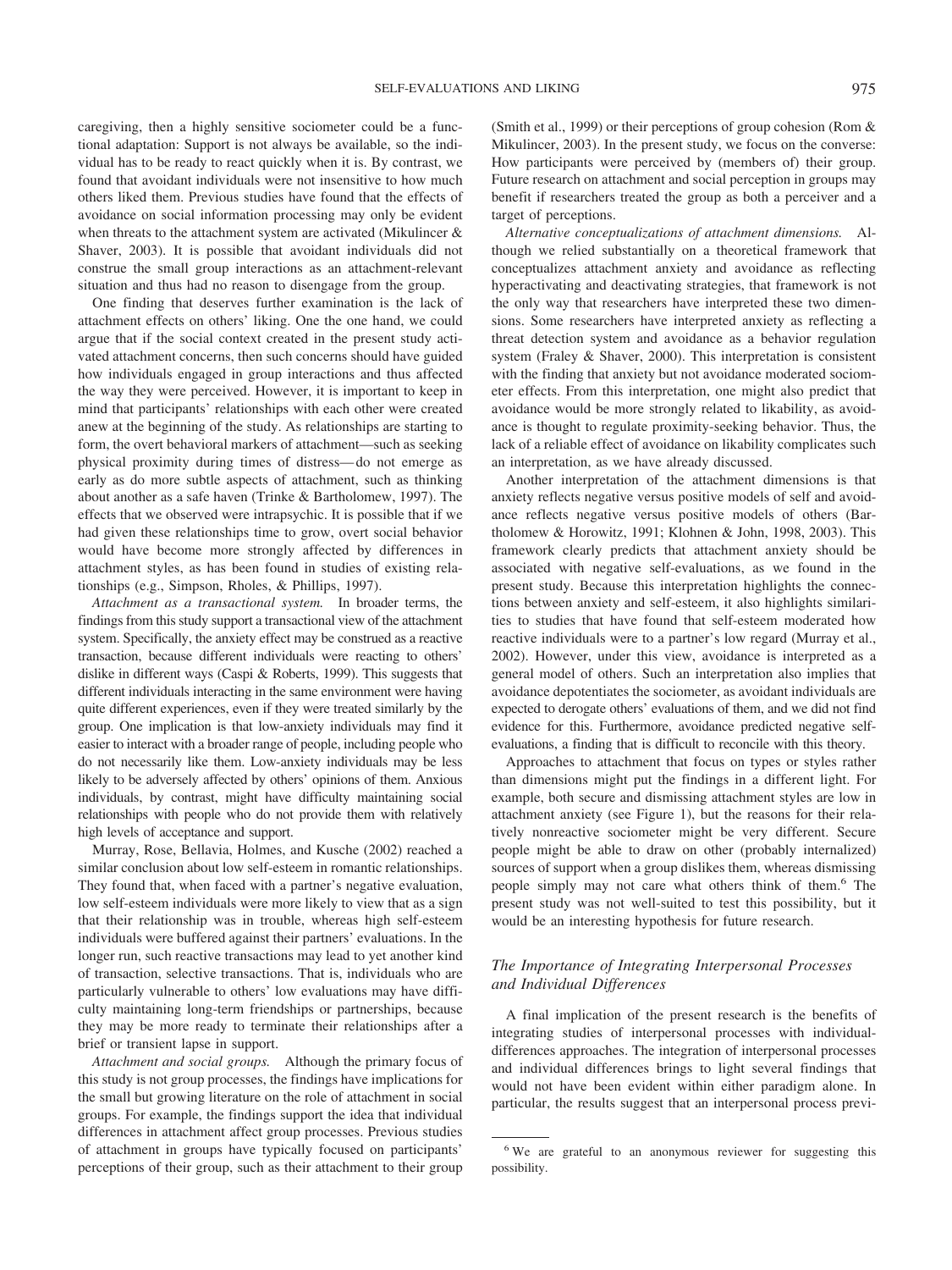ously conceptualized as universal, the sociometer effect, is in fact moderated by individual differences in attachment. The nature of the moderating effect was such that the average person showed a sociometer effect (see Figure 1), but the strength of that effect varied across individuals as a function of attachment anxiety. This finding raises the broader point that research on interpersonal processes could benefit if researchers consider individual differences, and vice versa.

Another important point raised by the findings is that selfevaluations are quite complex. It is certainly not the case that state/situational and trait/stable conceptualizations of selfevaluations are mutually exclusive, and the substantial literature on self-esteem supports the point that an individual's self-evaluation at any moment reflects both situational and stable influences (e.g., Crocker & Wolfe, 2001; Trzesniewski, Donellan, & Robins, 2003). However, the results of this study indicate that situational and stable influences on self-evaluations are not merely additive. Although there may be very good practical reasons for researchers to randomize away individual differences in experimental studies of the self or to aggregate away situational influences in correlational designs, these practical steps make it impossible to detect person– environment interactions. To advance theories of the self, future research on self-evaluations needs to include paradigms outside the neat boundaries of the experimental and correlational traditions.

#### References

- Ambady, N., & Rosenthal, R. (1992). Thin slices of expressive behavior as predictors of interpersonal consequences: A meta-analysis. *Psychological Bulletin, 111,* 431– 441.
- Aron, A., Melinat, E., Aron, E. N., Vallone, R. D., & Bator, R. (1997). The experimental generation of interpersonal closeness: A procedure and some preliminary findings. *Personality and Social Psychology Bulletin, 23,* 363–377.
- Baldwin, M. W., Keelan, J. P. R., Fehr, B., Enns, V., & Koh-Rangarajoo, E. (1996). Social– cognitive reconceptualization of attachment working models: Availability and accessibility effects. *Journal of Personality and Social Psychology, 71,* 94 –109.
- Bargh, J. A. (1997). The automaticity of everyday life. In R. S. Wyer (Ed.), *The automaticity of everyday life: Advances in social cognition* (Vol. 10, pp. 1– 61). Mahwah, NJ: Erlbaum.
- Bargh, J. A., & Ferguson, M. J. (2000). Beyond behaviorism: On the automaticity of higher mental processes. *Psychological Bulletin, 126,* 925–945.
- Bartholomew, K., & Horowitz, L. M. (1991). Attachment styles among young adults: A test of a four-category model. *Journal of Personality and Social Psychology, 61,* 226 –244.
- Baumeister, R. F., Campbell, J. D., Krueger, J. I., & Vohs, K. D. (2003). Does high self-esteem cause better performance, interpersonal success, happiness, or healthier lifestyles? *Psychological Science in the Public Interest, 4,* 1– 44.
- Beer, J. S., & Kihlstrom, J. F. (2004). *Self-representation in close relationships.* Manuscript submitted for publication.
- Bond, M. H., Kwan, V. S. Y., & Li, C. (2000). Decomposing a sense of superiority: The differential social impact of self-regard and regard-forothers. *Journal of Research in Personality, 34,* 537–553.
- Bowlby, J. (1969). *Attachment and loss: Vol. 1. Attachment.* New York: Basic Books.
- Brennan, K. A., Clark, C. L., & Shaver, P. R. (1998). Self-report measurement of adult attachment: An integrative overview. In J. A. Simpson & W. S. Rholes (Eds.), *Attachment theory and close relationships* (pp. 46 –76). New York: Guilford Press.
- Brennan, K. A., & Morris, K. A. (1997). Attachment styles, self-esteem, and patterns of seeking feedback from romantic partners. *Personality and Social Psychology Bulletin, 23,* 23–31.
- Brockner, J., & Lloyd, K. (1986). Self-esteem and likability: Separating fact from fantasy. *Journal of Research in Personality, 20,* 496 –508.
- Bryk, A., & Raudenbush, S. W. (1992). *Hierarchical linear models for social and behavioral research: Applications and data analysis methods.* Newbury Park, CA: Sage.
- Buhrmester, D., Furman, W., Wittenberg, M. T., & Reis, H. T. (1988). Five domains of interpersonal competence in peer relationships. *Journal of Personality and Social Psychology, 55,* 991–1008.
- Caspi, A., & Roberts, B. W. (1999). Personality continuity and change across the life course. In L. A. Pervin & O. P. John (Eds.), *Handbook of personality: Theory and research* (pp. 300–326). New York: Guilford Press.
- Chaiken, S., & Trope, Y. (Eds.). (1999). *Dual process theories in social psychology.* New York: Guilford Press.
- Collins, N. L., & Miller, L. C. (1994). Self-disclosure and liking: A meta-analytic review. *Psychological Bulletin, 116,* 457– 475.
- Cooley, C. H. (1902). *Human nature and the social order.* New York: Scribner.
- Crocker, J., & Wolfe, C. T. (2001). Contingencies of self-worth. *Psychological Review, 108,* 593– 623.
- Curran, P. J., & Bollen, K. A. (2001). The best of both worlds: Combining autoregressive and latent curve models. In L. M. Collins & A. G. Sayer (Eds.), *New methods for the analysis of change* (pp. 107–135). Washington, DC: American Psychological Association.
- Felson, R. B. (1989). Parents and the reflected appraisal process: A longitudinal analysis. *Journal of Personality and Social Psychology, 56,* 965–971.
- Fraley, R. C., & Shaver, P. R. (2000). Adult romantic attachment: Theoretical developments, emerging controversies, and unanswered questions. *Review of General Psychology, 4,* 132–154.
- Fraley, R. C., Waller, N. G., & Brennan, K. A. (2000). An item response theory analysis of self-report measures of adult attachment. *Journal of Personality and Social Psychology, 78,* 350 –365.
- Gosling, S. D., Ko, S. J., Mannarelli, T., & Morris, M. E. (2002). A room with a cue: Personality judgments based on offices and bedrooms. *Journal of Personality and Social Psychology, 82,* 379 –398.
- Hazan, C., & Shaver, P. R. (1987). Romantic love conceptualized as an attachment processes. *Journal of Personality and Social Psychology, 52,* 511–524.
- Heatherton, T. F., & Vohs, K. D. (2000). Interpersonal evaluations following threats to self: Role of self-esteem. *Journal of Personality and Social Psychology, 78,* 725–736.

James. W. (1890). *Principles of psychology.* Oxford, England: Dover.

- John, O. P., & Robins, R. W. (1994). Accuracy and bias in self-perception: Individual differences in self-enhancement and the role of narcissism. *Journal of Personality and Social Psychology, 66,* 206 –219.
- Keelan, J. P. R., Dion, K. K., & Dion, K. L. (1998). Attachment style and relationship satisfaction: Test of a self-disclosure explanation. *Canadian Journal of Behavioral Science, 30,* 24 –35.
- Kenny, D. A. (1994). *Interpersonal perception: A social relations analysis.* New York: Guilford Press.
- Kenny, D. A. (1998). SOREMO [Computer software].
- Kenny, D. A., Horner, C., Kashy, D. A., & Chu, L.-C. (1992). Consensus at zero acquaintance: Replication, behavioral cues, and stability. *Journal of Personality and Social Psychology, 62,* 88 –97.
- Kenny, D. A., & La Voie, L. (1984). The social relations model. In L. Berkowitz (Ed.), *Advances in experimental social psychology* (Vol. 18, pp. 142–182). Orlando, FL: Academic Press.
- Klohnen, E. C., & John, O. P. (1998). Working models of attachment: A theory-based prototype approach. In J. A. Simpson & W. S. Rholes (Eds.), *Attachment theory and close relationships* (pp. 115–140). New York: Guilford Press.